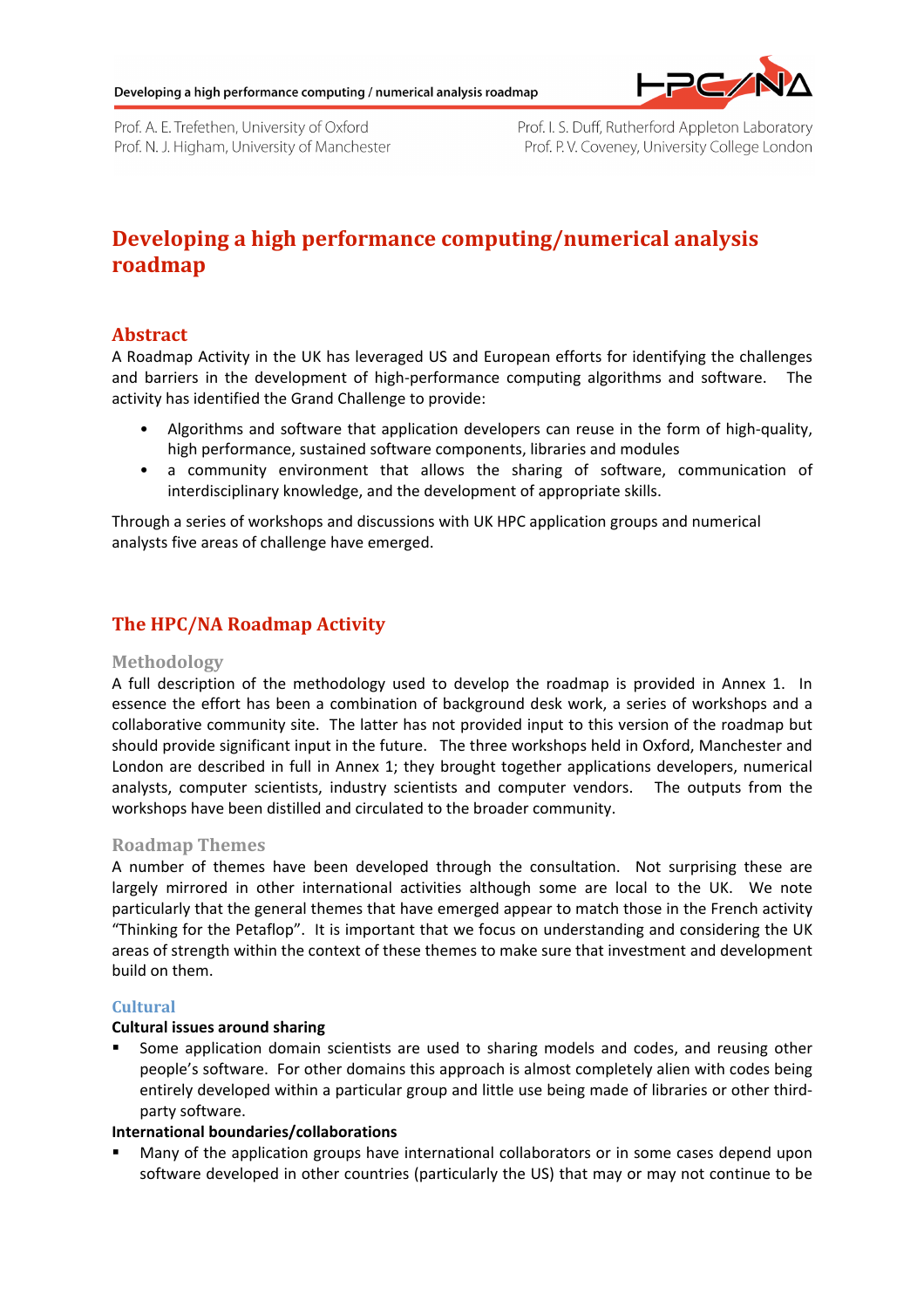supported. It is suggested that a map of international developments is created and a repository of
information
about
ongoing
activities
is
developed.

## **Development
of
a
Community**

There was a general desire to have activities such as this workshop to develop more of a community across applications and across application/numerical analysis and computer science borders. Bringing together these interdisciplinary groups is very valuable and allows a transfer of knowledge from one field to another. A sequence of events and activities should be developed to
assist
in
the
communications
across
the
community.

## **Applications
and
Algorithms**

This section provides a high-level view of some of the issues and challenges for applications and algorithms;
a
more
detailed
section
follows
that
will
provide
a
more
in‐depth
consideration.

#### **Cross
application
commonality**

The following section identifies and articulates the commonality of algorithms across the applications
considered
and
the
challenges
for
the
future.

#### **Integration
across
models**

- Many applications involve multiple models at different scales or for different elements of the application. Bringing independent codes together can be difficult due to any number of issues lack of standards for data models and formats, interoperability of programming models, and lack of
knowledge
of
error
propagation
through
the
integrated
system.
- **EXECTE:** Integration of application pipeline (e.g. CAD, simulation, Visualisation) again these components often
require
different
data
formats
and
the
like.
- In many applications there is a pipeline of activities: first, setting up the model; then the actual calculation; finally visualisation and analysis. A common concern was the lack of integration of the pipeline thus requiring a lot of effort to go, for example from the calculations/simulations to the
analysis.

## **Error
propagation
across
mathematical
and
simulation
models**

- It was recognised that there is a great deal to be understood regarding error propagation through
a
given
model.
This
is
compounded
in
the
integration
across
models
and
pipelines.
- As architectures become heterogeneous there is also the need for algorithms that support mixed
arithmetic.

## **Adaptivity**

There is a need to have adaptive algorithms to adapt to problem characteristics and also architectural constraints. This may include dynamic algorithms that adapt at runtime and algorithms that might adapt according to experience.

## **Efficiency**

As architectures become more heterogeneous and components might be power hungry, there is
a
need
to
develop
algorithms
that
are
energy
efficient.

## **Scalability**

- As noted above scalability is a huge problem for many application areas, and a desire for all application areas. The desire to solve bigger problems faster is one of the main drivers of this community. Most applications do not scale beyond a few hundred processors, and this is widely perceived
as
inadequate
as
we
move
to
petaflop‐scale
machines.
- As applications scale there is a need to develop algorithms that minimize communications to enable
that
scaling.

## **Partitioning
&
Load
balancing**

As systems become larger and more heterogeneous, load balancing and problem partitioning will be increasingly difficult. The need for load balancing may arise from from the hardware, faults, and or the applications/algorithms requirements. Methods for dynamic concurrency generation and dynamic runtimes that default to a static model as needed will be required.

#### **Data
management**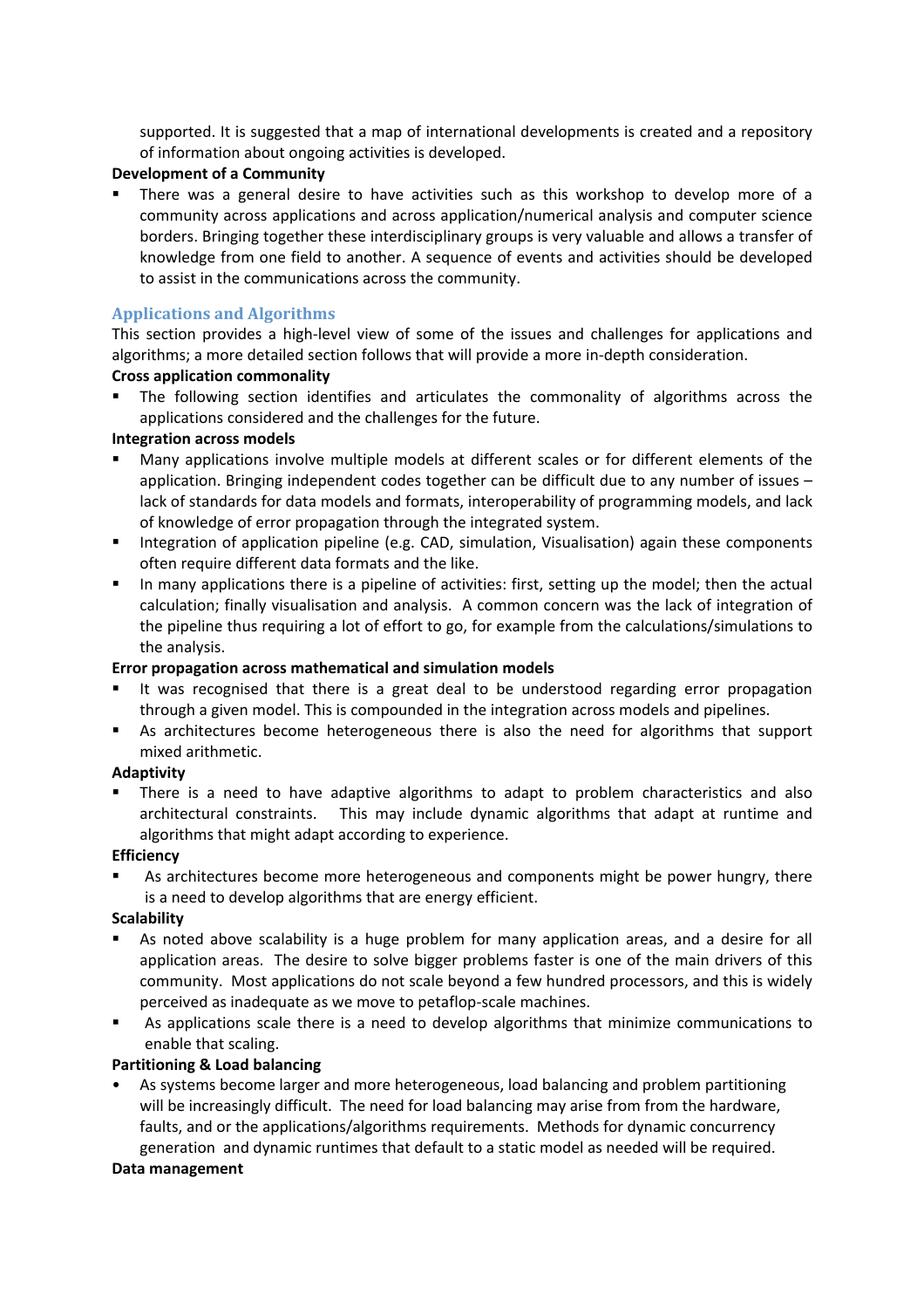- As applications scale so often too does the data be it analyzed data, output or other, and there are many issues around data distribution, replication, integration, integrity and security that need
to
be
addressed.

This
includes
management
of
metadata
and
ontologies.
- Ability to manage locality and data movement will be of increasing importance as memory hierarchies increase in complexity, making efficient use of bandwidth and scheduling for latency
hiding
will
continue
to
be
important.

## **Scalable
i/o**

Input and output is important for applications not just in terms of writing out results but also in terms of enabling efficient and effective checkpointing. As applications scale to larger number of
processors,
this
capability
will
become
increasingly
important.

## **Exemplar
applications**

It is suggested that baseline models for a set of specified applications are developed to enable communication
and
benchmarking
of
new
algorithms.

## **Software**

## **Language
issues**

- There is a need for mixed language support: A variety of languages are used for application development. There is a need to consider how best to support this mixed language environment to allow better code re-use. This needs to allow composability, portability and support for standards.
- Similarly there is a need for sustainable software that through backward compatible provides interoperability.

## **Ease
of
Use**

" Higher level abstractions should allow application developers an easier development environment. The provision of efficient, portable "plug-and-play" libraries would also simplify the
application
developers'
tasks.

## **Efficiency
and
Performance**

- Ability to manage locality and data movement and to schedule for latency hiding.
- **•** Performance transparency and feedback providing the user with a layering of capability and tuning.
- Capability
to
control
energy
efficiency.

## **Support
for
development
of
software
libraries
and
frameworks**

More effective code reuse is essential. This could be achieved by supporting software library development
and
frameworks
for
reuse.

## **Validation
of
software
and
models**

 There
were
concerns
from
many
application
developers
that
there
are
not
well
defined
methods and techniques for validating scientific software and the underlying models. In some application areas observational data can play a role in validation, but for many this is not the case.

## **Software
engineering**

It is often the case that application teams developing scientific software are not as skilled in software engineering as would be desired. Guidance on best practice for software engineering development
would
be
a
step
to
assist
the
community.

## **Standards
and
Compilers**

There is a need for standards to enable composability of models and it is clear that there will be a need for more sophisticated compiler and development suites. (The latter is likely to be an industry
development.)

## **Active
libraries
&
code
generation**

In order to be able to move from one platform to another it would be beneficial to have underlying libraries that "do the right thing" for any given platform. This is becoming increasingly
important
with
the
plethora
of
new
architectures
that
need
to
be
considered.